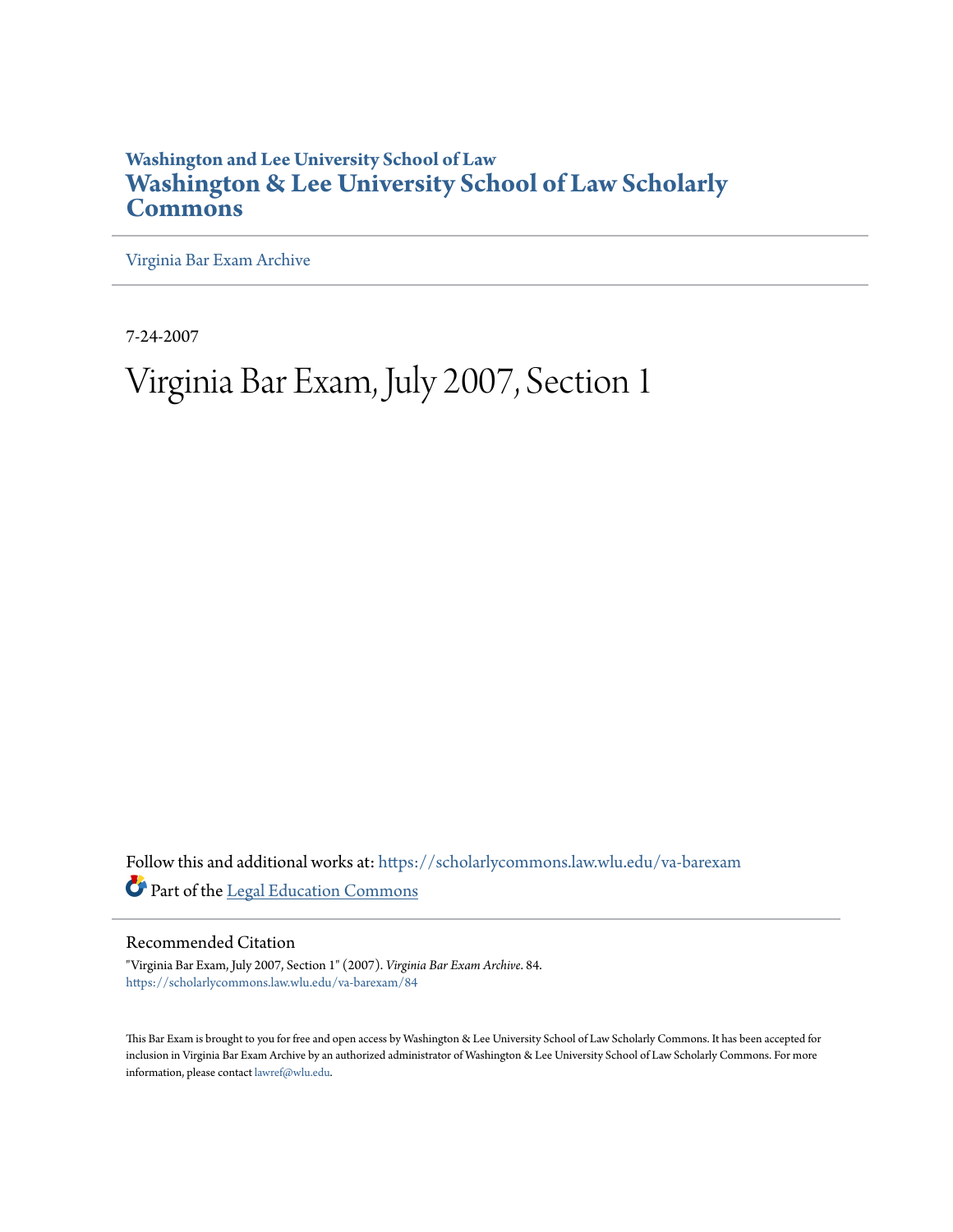# VIRGINIA BOARD OF BAR EXAMINERS Roanoke, Virginia - July 24, 2007

#### **You MUST write your answer to Questions 1 and 2 in WHITE Answer Booklet A**

**1.** Billy Ray Valentine and his wife, Wilma owned a 30-acre tract of land located in Poquoson, Virginia. There was a dirt road that crossed over a part of the Valentines' 30-acre tract. The origin of the road is unknown, but since 1969, Powhatan Timber Company ('"PTC") had used the road for sporadic and occasional visits to check timber growth on several tracts of timberland the company owned on the back side of the Valentine property. Although PTC had constructed a paved road on its own land, PTC used the dirt road because it was a shorter route to these particular tracts of timberland. At no time during the occasional use of the dirt road by PTC did PTC use it to haul timber or logs.

By deed of gift dated June 28, 1980, Billy Ray and his wife conveyed ten of the 30 acres to their son Johnny. That same year, Johnny built two houses on the 10 acres that had been conveyed to him. Also in 1980, on a one-acre tract adjoining his 10 acres, Johnny constructed a basketball court and a large storage shed. Johnny then built a tall fence around the entire 11 acres. The dirt road did not cross any of the 11 acres fenced by Johnny.

Billy Ray and his wife died in 1998 and in their wills devised to their niece, Dottie, the remaining 20 acres that they had not conveyed to Johnny in 1980. Following settlement of the estates under the wills, Dottie contacted Johnny and demanded that he immediately remove the fence, the basketball court and the shed from the one-acre tract. Johnny responded with a letter refusing Dottie's demands and declaring himself as the owner of the one-acre tract.

Dottie also constructed a gate blocking the dirt road that had been used by PTC. The company's president threatened litigation, asserting that PTC's use of the road as it had for more than three decades gave PTC the right to continue using it for purposes of forestry, timbering, and/or logging.

- (a) On what legal theory might Johnny base his assertion that he acquired ownership of the one-acre tract, and would he be likely to prevail? Explain fully.
- (b) On what two (2) legal theories might PTC base its assertion that it had acquired an easement to continue using the dirt road for purposes of forestry, timbering, and/or logging, and would it be likely to prevail on each? Explain fully.

# **Reminder: You MUST answer Question #1 above in the WHITE Booklet A**  \* \* \* \* \*

2. Second Chances, Inc. ("SCI") is a Virginia corporation with its principal place of business in Norfolk, Virginia. SCI operates an embryonic stem-cell laboratory in Norfolk. International Health Systems, Inc. ("IHS"), a Maryland corporation with its principal place of business in Baltimore, Maryland, operates a chain of hospitals and organ transplant centers.

Until recently, Dr. Harry Harvest was employed by IHS as its medical director under an employment contract that contained a restrictive covenant not to compete for a period of time after the termination of his employment with IHS and a provision prohibiting Dr. Harvest from using or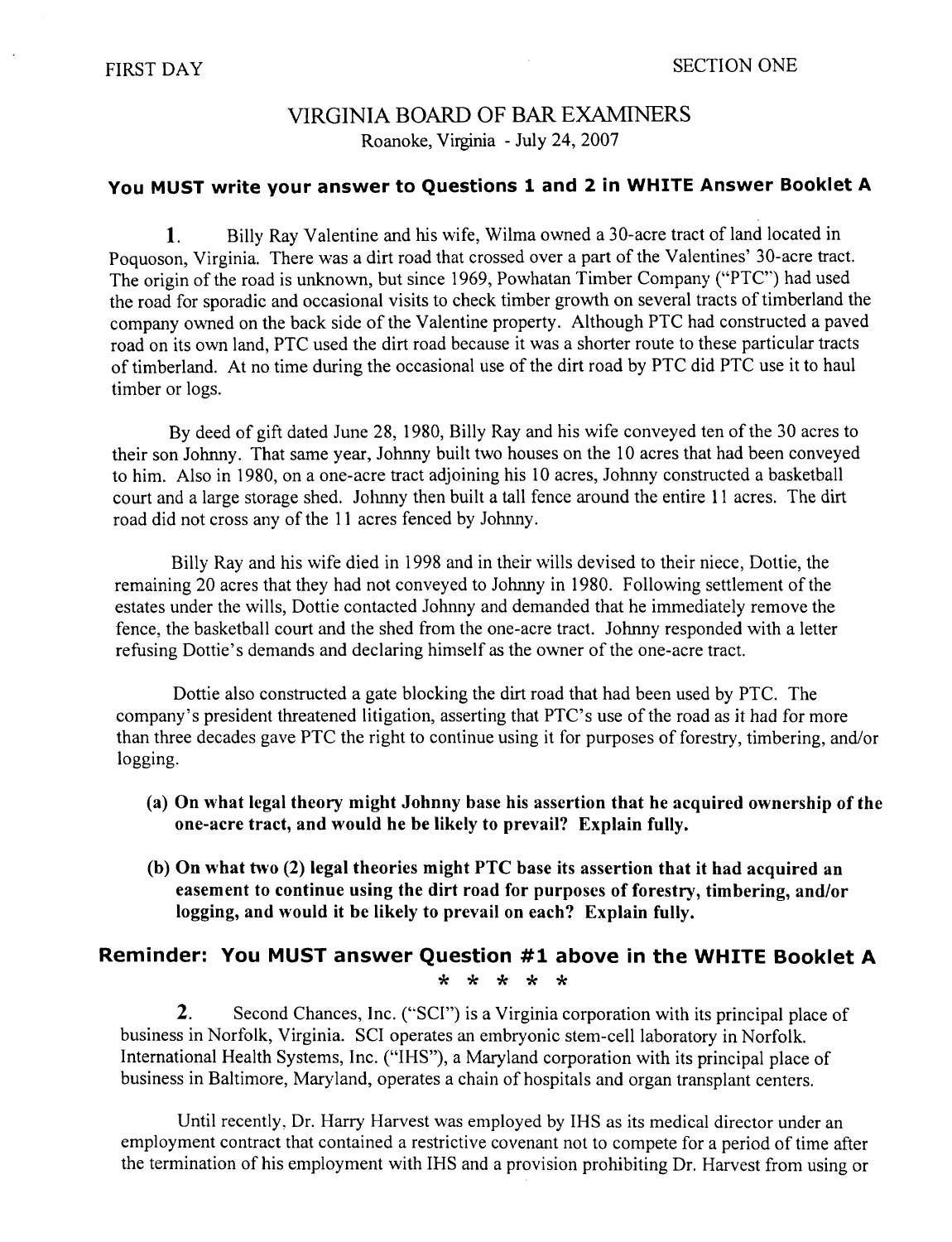#### SECTION ONE PAGE 2

disclosing any of IHS's treatment technologies and other trade secrets for any purpose other than in connection with his employment with IHS.

Paul Preston, the president of SCI, knowing of Dr. Harvest's contract with IHS, nevertheless induced Dr. Harvest to quit his employment with IHS and to join SCI as its chief scientist and laboratory director. Dr. Harvest moved to Norfolk and commenced his employment with SCI. IHS learned that Dr. Harvest's work with SCI was in a field of endeavor that competed with IHS's organ transplant business and involved the use of some of the treatment technologies developed by IHS.

On July 2, 2007, IHS filed a complaint against SCI and Dr. Harvest in the Norfolk Circuit Court. The complaint alleged three counts: count one, a state law claim against SCI for intentional interference with IHS's contract with Dr. Harvest; count two, a state law claim against Dr. Harvest for breach of his covenant not to compete and violation of IHS's trade secrets; count three, a claim alleging that Dr. Harvest infringed IHS's federal embryonic stem-cell license in violation of a federal statute. The complaint prayed for damages in the amount of \$200,000 and for injunctive relief. The complaint did not contain a demand for a jury trial.

IHS's complaint was served on Dr. Harvest at his home on July 3, 2007. On the same day, Dr. Harvest gave a copy of the summons and complaint to Preston, but SCI was not served at its offices until July 9, 2007. Preston delivered the complaint to Lois Lawyer, a partner in the law firm that customarily represented SCI in litigation matters. He assured Ms. Lawyer that there was no substance to any of the counts in the complaint and told her he wanted her firm to represent Dr. Harvest as well as SCI in the lawsuit. Preston told Ms. Lawyer that he would feel more comfortable if the suit were moved to federal court and, in any event (either in federal or state court), he wanted the case tried before a jury.

- (a) What two bases for removal to federal district court are suggested by the foregoing facts, and would either or both be a proper basis for removal in this case? Explain fully.
- (b) What must Ms. Lawyer do procedurally to effect a removal? Explain fully any filing requirements, including the time limits, the nature and content of the pleadings, and the places of filing.
- (c) Assuming that removal is accomplished, what steps should Ms. Lawyer take to ensure that the case will be tried to a jury in federal court? Explain fully.
- (d) What ethical considerations are raised by the joint representation of both SCI and Dr. Harvest, and what actions, if any, should Ms. Lawyer take prior to agreeing to represent both defendants? Explain fully.

# **Reminder: You MUST answer Question #2 above in the WHITE Booklet A**

\* \* \* \* \*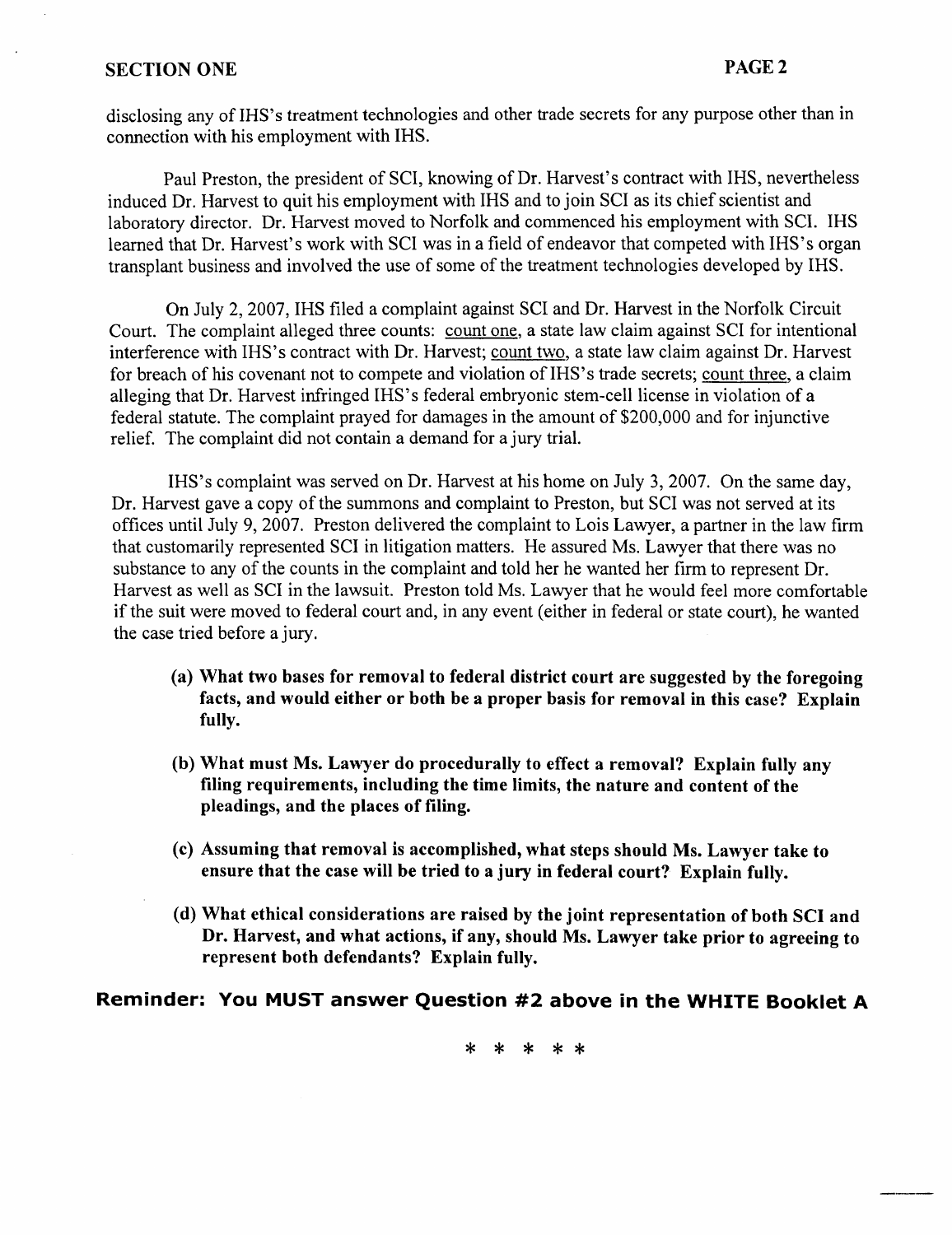# $\rightarrow$  **Now MOVE to the YELLOW Answer Booklet B**  $\leftarrow$

#### **You MUST write your answer to Questions 3 and 4 in YELLOW Answer Booklet B**

**3.** Bunky Bunkhouser and Lumpy Laramore, both Virginia residents, formed a valid limited partnership in 1997 pursuant to the Virginia Revised Uniform Limited Partnership Act to "hold, improve, maintain, sell (in whole or in part), operate and lease" the Hollow's Edge, an apartment complex in Fairfax County, Virginia. The entity was named Hollow's Edge Limited Partnership ("HELP"); Bunky was its sole general partner, and Lumpy was its first limited partner. In time, some twenty additional individuals became limited partners of HELP.

HELP had a short written partnership agreement that contained among its provisions the following:

(i) The partnership agreement may be amended only with the unanimous consent of all the partners.

(ii) The maximum annual management fee the partnership may pay is ten percent ( 10%) of the annual rental income received by the partnership.

(iii) The partnership books shall be closed and balanced at the end of each fiscal year and audited by an independent accounting firm regularly engaged by the partnership.

(iv) Within ninety (90) days after the end of each fiscal year the general partner shall deliver to each limited partner a balance sheet and income statement showing the capital account of each limited partner.

The partnership agreement says nothing about the general partner serving as manager of the partnership's property.

Although Bunky has managed HELP's property since 1997, there was never a management contract between Bunky and HELP. In 2005 Bunky realized that he had never charged HELP for any part of the management fee referenced in the partnership agreement. Without notifying the limited partners, Bunky decided to charge HELP the maximum management fee for the years he had managed the apartments. Apportioned over each year since 1997, Bunky caused HELP to pay him a total of \$335,000 for such "past due" management fees. Bunky has always furnished the annual financial statements to the limited partners, but he never reopened any of the statements to adjust for the management fees.

In May 2007, Lumpy filed suit for an accounting in the Circuit Court of Fairfax County, Virginia, against Bunky and HELP. Ten days later, Lumpy was killed in a tragic automobile collision on the Capital Beltway.

Lumpy's adult son, Wyatt, was substituted as plaintiff in the suit in his capacity as executor of his father's estate. The Virginia Revised Uniform Limited Partnership Act provides, in pertinent part:

> If a partner who is an individual dies . . . the partner's executor . . . may exercise all the partner's rights for the purpose of settling his estate or administering his property including any power the partner had to give an assignee the right to become a limited partner. Va. Code Ann. § 50-73 .48.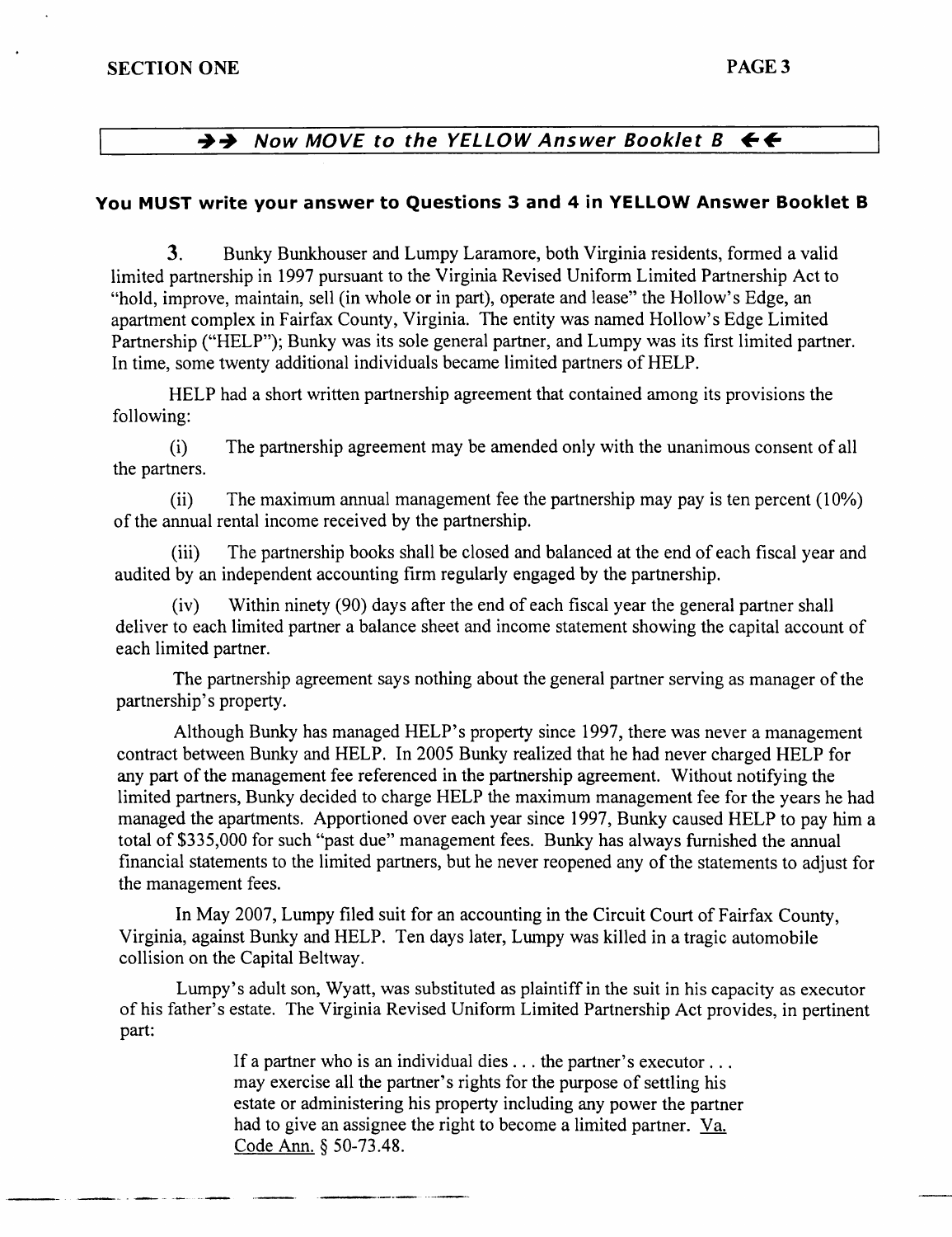After Lumpy's death and Wyatt's qualification as executor of Lumpy's estate, Bunky proposed an amendment to the HELP partnership agreement to extend the duration of the partnership by 25 years, one effect of which would be to extend his management tenure and perpetuate his receipt of management fees. All of the then current limited partners approved the amendment. The partnership interest owned by Lumpy's estate did not participate in this decision because Wyatt was never given notice that any amendment had been proposed, nor was he asked to approve it.

The Circuit Court Judge allowed Wyatt, acting as executor, to amend the lawsuit to include a challenge to the amendment.

The pending lawsuit raises the following issues, which you must answer:

- (a) What duties, if any, did Bunky owe the HELP partnership, and in what respects did he violate those duties by paying himself the management fees? Explain fully.
- (b) Was the extension of the partnership term for HELP valid? Explain fully.

# **Reminder: You MUST answer Question #3 above in YELLOW Booklet B**

#### \* \* \* \* \*

4. Joe Brown, who spent the evening drinking beer and whiskey at the bar of a disco in Abingdon, Virginia, was physically ejected by Casey White, the proprietor, for being drunk and disorderly. Joe uttered a vague threat against Casey and staggered into the parking lot, where he met his brother, Randy. Joe told Randy that Casey had thrown him out of the disco, and, after talking it over, Joe and Randy decided to go back to the disco and "teach Casey some manners."

They found Casey standing just inside the front door of the disco. Joe, slurring his words, said angrily to Casey, "If I wasn't so drunk, I'd do it myself, but I'm going to have my brother here kick your butt." Joe then staggered away, went out to his car, and promptly passed out in the back seat.

Casey then told Randy to get out or he would be thrown out just like Joe. Randy grabbed Casey and, after kicking him, threw him into the street. Casey pulled a knife from his pocket and lunged at Randy, attempting to stab him. Seeing this, Randy became alarmed and pulled a pistol from his pocket and shot Casey in the shoulder.

Joe and Randy were arrested and criminally charged with violation of the following statute for the injury to Casey:

If any person maliciously shoot, stab, cut, or wound any person or by any means cause him bodily injury, with the intent to maim, disfigure, disable, or kill, he shall, except where it is otherwise provided, be guilty of a Class 3 felony. If such act be done unlawfully but not maliciously, with the intent aforesaid, the offender shall be guilty of a Class 6 felony

At their joint trial, the facts were undisputed. Joe defended on the grounds that (i) he was not present during the fight as it was taking place between Randy and Casey, (ii) he had no knowledge that Randy had a firearm, and (iii) he was intoxicated to such an extent that he was unable to form the intent to commit the charged crime.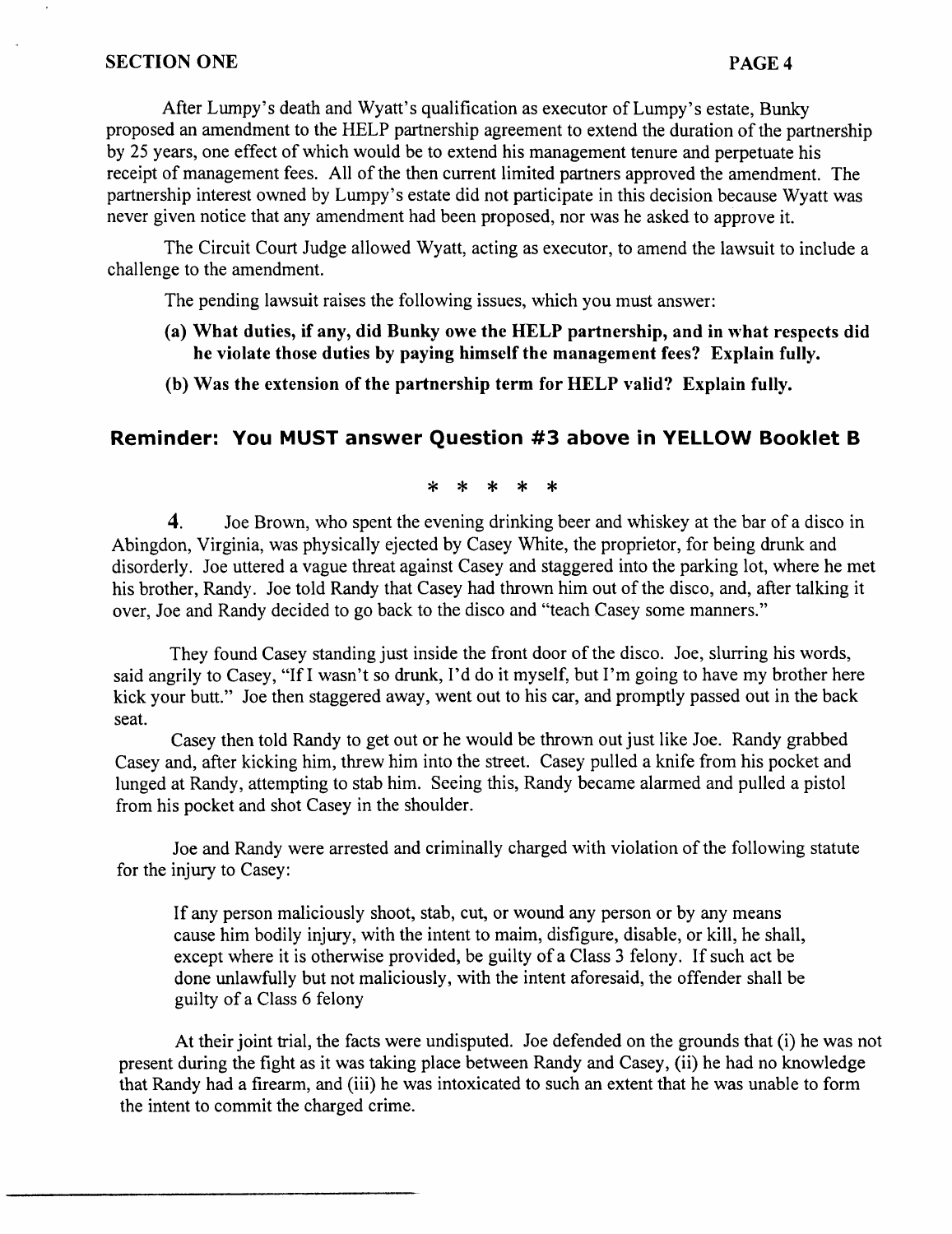Randy defended on the ground of self-defense and asked the trial judge to instruct the jury accordingly.

- (a) Can the Commonwealth's Attorney make out a prima facie case against Joe for violation of the statute? Explain fully.
- (b) Can Joe prevail on any of his defenses? Explain fully.
- (c) Should the judge grant Randy's request for a self-defense instruction? Explain fully.

# Reminder: You MUST answer Question #4 above in YELLOW Booklet B

\* \* \* \* \*

 $\rightarrow$  Now MOVE to Salmon colored Answer Booklet C  $\leftarrow$ 

#### You MUST write your answer to Question 5 in Salmon Answer Booklet C

5. McCoy Construction and Paving Company ("McCoy Paving"), a Delaware corporation with its principal place of business in Appomattox County, Virginia, had a long-term supply contract with Rocky Resources Corporation ("Rocky"), a Colorado corporation with its principal place of business in Colorado. The contract called for Rocky to deliver 2,000 tons of crushed stone to McCoy Paving in Virginia on the  $15<sup>th</sup>$  day of the first month of each calendar quarter. The contract was signed on December 1, 1990, and required quarterly deliveries from January 15, 1991 through October 15, 2000. It provided in part that, "This contract shall be construed and enforced in accordance with Colorado law."

On July 15, 1995, Rocky missed its delivery. McCoy Paving waited until July 17, and then its president, Perry Quinn, called the president of Rocky, Gordon Langston, to inquire what had gone wrong. Langston replied, "Oh, I thought I called and told you. We won't be able to make the July delivery. But don't worry, we'll be back on track in October." Quinn was annoyed at the lapse, but Rocky's performance had been generally satisfactory up to then, so he took no further action at that time. Rocky met all further shipping requirements.

On February 1, 2001, however, McCoy Paving sued Rocky in the Circuit Court for the County of Appomattox, Virginia for damages sustained on account of Rocky's failure to make the July 15, 1995, delivery. McCoy Paving arranged for service of process upon Rocky by filing an affidavit that Rocky was a non-resident of Virginia with the Clerk of the Circuit Court and requesting the Clerk to serve the Complaint and related process on the Secretary of the Commonwealth of Virginia, who accepted and forwarded the same to Rocky in Colorado.

Rocky appeared by counsel and filed a motion to quash the service of process on the ground that the court lacked personal jurisdiction over Rocky. After a hearing, the Judge denied the motion to quash. Rocky then filed its answer asserting, among other things, that McCoy Paving's claim was barred by the statute of limitations.